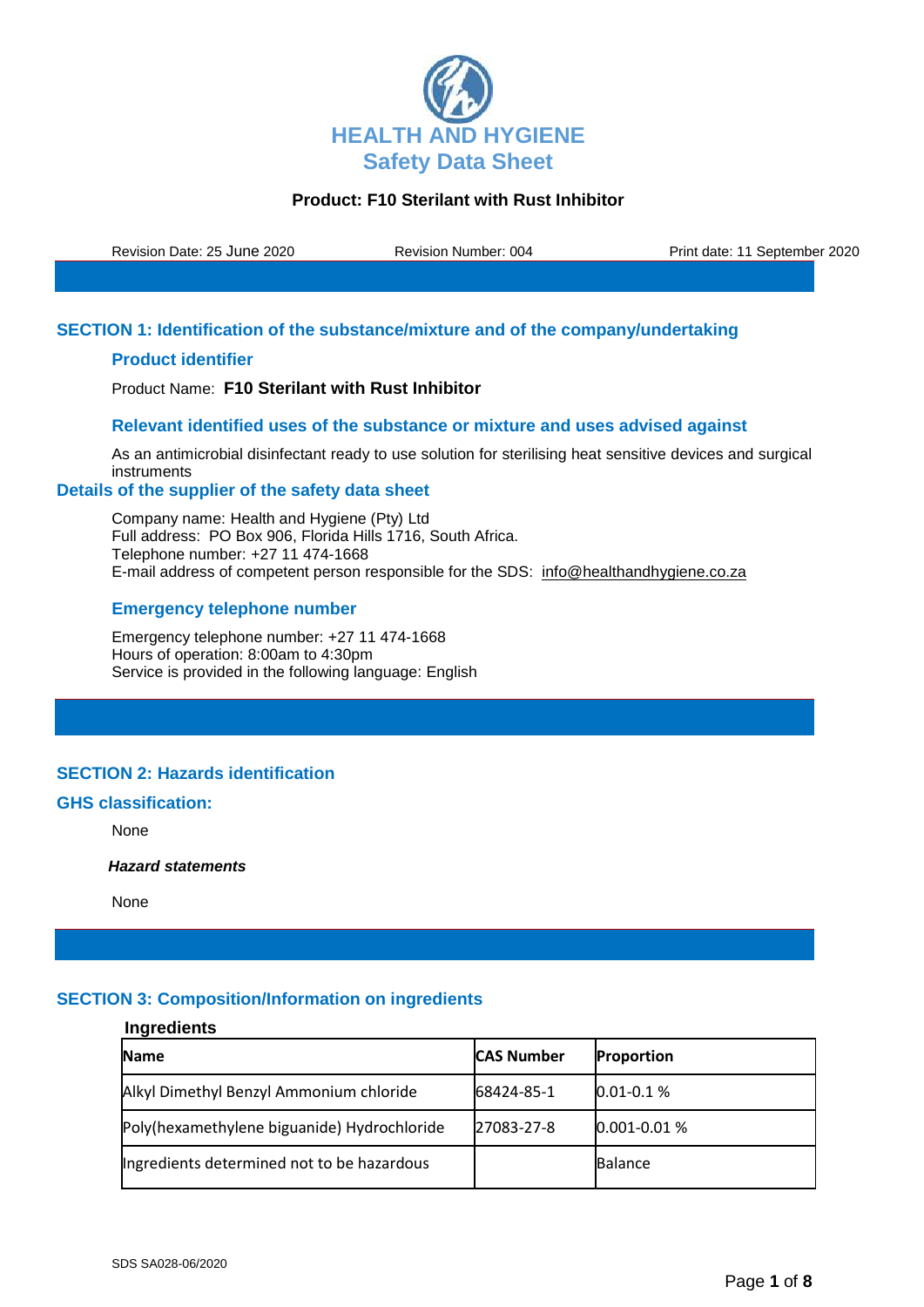

Revision Date: 25 June 2020 Revision Number: 004 Print date: 11 September 2020

#### **SECTION 4: First aid measures**

#### **4.1 Description of first aid measures**

#### *Following contact with eyes*

If in eyes, hold eyelids apart and flush the eyes continuously with running water. Remove contact lenses if present and easy to do. Continue flushing for at least 15 minutes, or until advised to stop by the Poisons Information Centre or a doctor, Seek medical attention.

*Following skin contact* None

*Following inhalation* None

*Following ingestion* Do not induce vomiting. Give milk or water to drink.

**Advice to Doctor** Treat symptomatically.

### **4.2. Most important symptoms and effects, both acute and delayed**

*Eyes:* None

*Skin:* None

*Inhalation***:** None

*Ingestion*: None

*Environment:* None

## **4.3. Indication of any immediate medical attention and special treatment needed**

Follow First Aid Procedures.

### **SECTION 5: Fire-fighting measures**

### **Suitable Extinguishing media**

Use appropriate fire extinguisher for surrounding environment.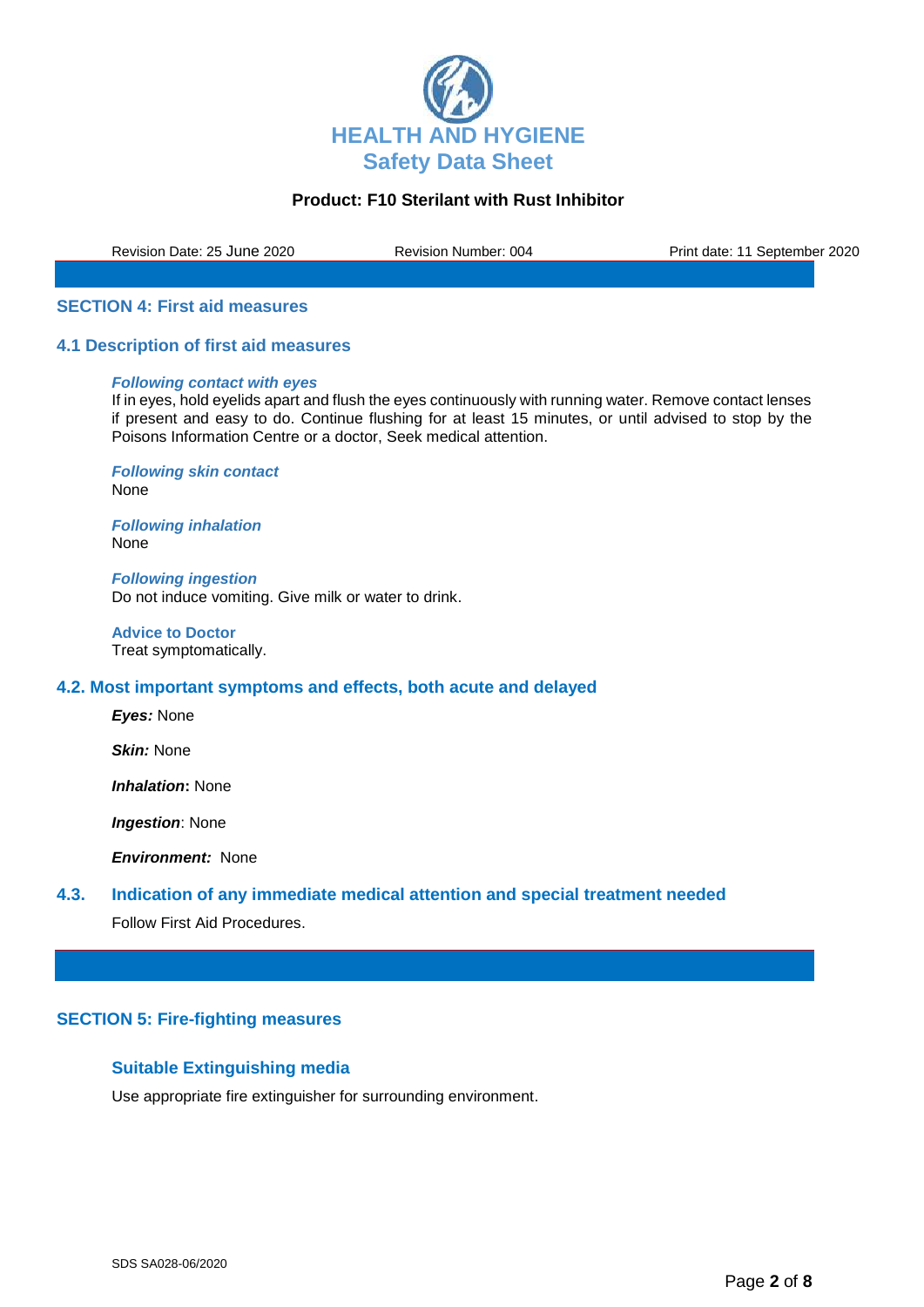

Revision Date: 25 June 2020 Revision Number: 004 Print date: 11 September 2020

### **Hazards from Combustion Products**

Non-combustible material.

### **Specific Hazards Arising from the chemical**

This product is non-combustible. However heating can cause expansion or decomposition leading to violent rupture of containers.

## **Special protective equipment and precautions for fire fighters**

Fire fighters should wear full protective clothing and self- contained breathing apparatus (SCBA) operated in positive pressure mode. Fight fire from safe location.

### **SECTION 6: Accidental release measures**

## **Personal precautions, protective equipment and emergency procedures**

No special precautions are required. Dispose of waste according to the applicable local and national regulations.

#### **Environmental precautions**

If contamination of sewers or waterways occurs inform the local water and waste management authorities in accordance with local regulations.

#### **Methods and materials for containment and clean up**

If possible contain the spill. Place inert absorbent material onto spillage. Collect the material and place into a suitable container. Do not dilute material but contain it

#### **SECTION 7: Handling and storage**

### **Precautions for safe handling**

Avoid skin or eye contact. Keep containers sealed when not in use. Maintain high standards of personal hygiene i.e. washing hands prior to eating, drinking, and smoking or using toilet facilities.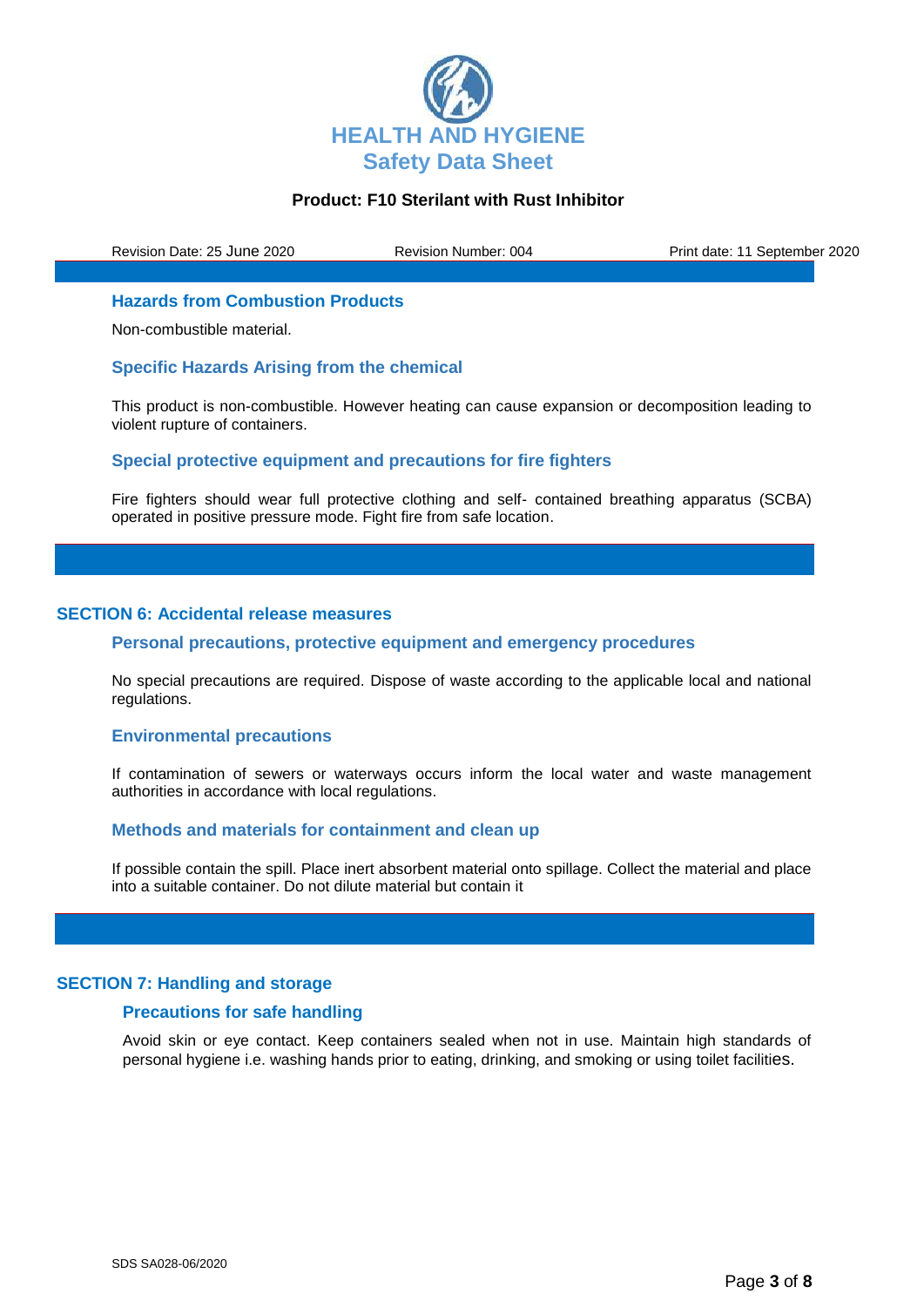

Revision Date: 25 June 2020 Revision Number: 004 Print date: 11 September 2020

### **Conditions for safe storage, including any incompatibilities**

Store in a cool, dry, well ventilated area, out of direct sunlight. Store in suitable, labelled containers. Keep containers tightly closed. Store away from incompatible materials. Ensure that storage conditions comply with applicable local and national regulation.

### **SECTION 8: Exposure controls/personal protection**

### **Occupational exposure limit values**

No exposure standards have been established for the mixture. However, over-exposure to some chemicals may result in enhancement of pre-existing adverse medical conditions and/or allergic reactions and should be kept to the least possible levels.

### **Biological Limit Values**

No biological limits allocated

#### **Appropriate Engineering Controls**

No engineering controls required

#### **Respiratory Protection**

No respiratory protection required

#### **Eye Protection**

None required

#### **Hand Protection**

None required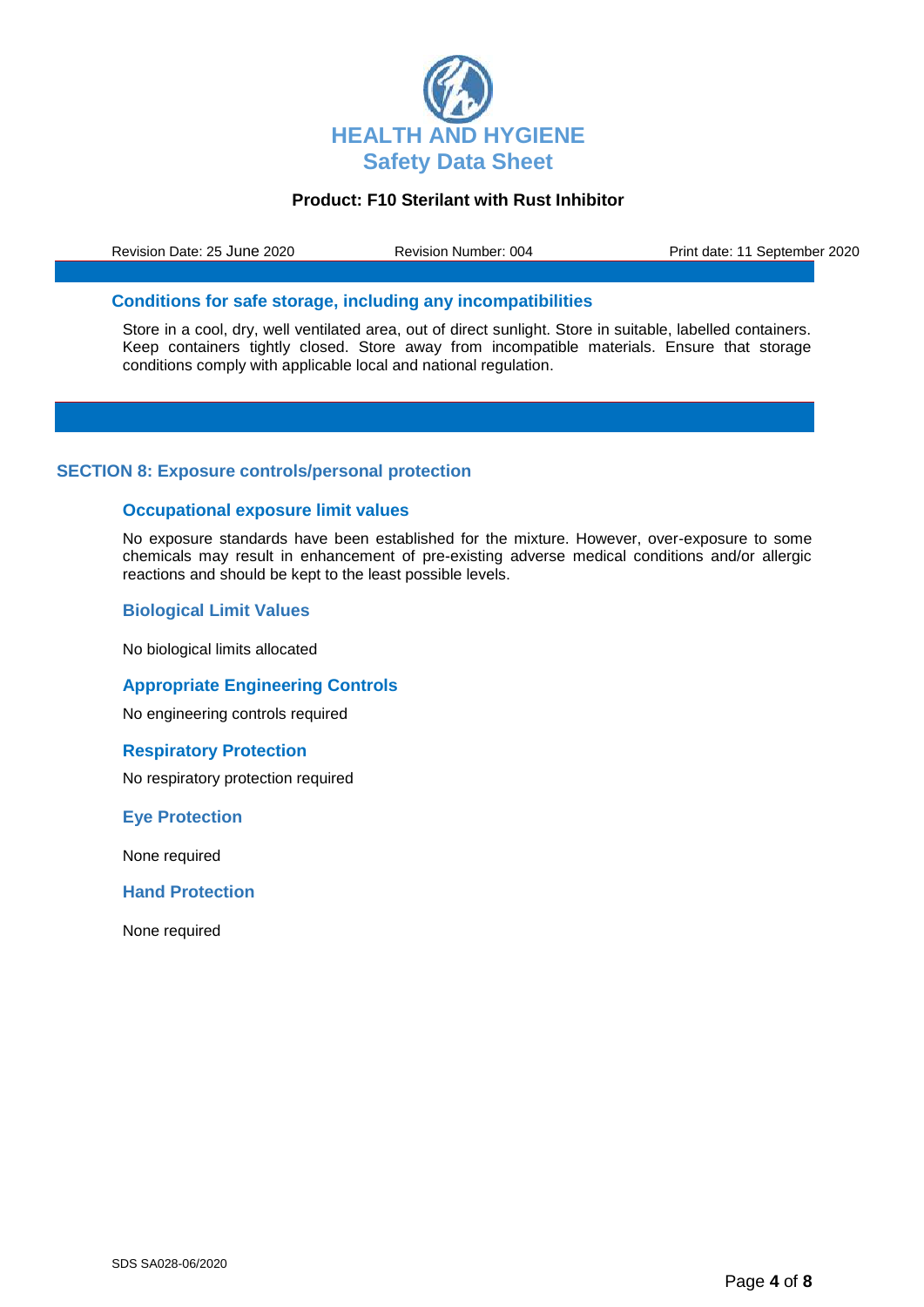

| Revision Date: 25 June 2020 | <b>Revision Number: 004</b> | Print date: 11 September 2020 |
|-----------------------------|-----------------------------|-------------------------------|
|                             |                             |                               |

## **SECTION 9: Physical and chemical properties**

| clear, colourless liquid. |
|---------------------------|
| slight natural odour      |
| not available             |
| 7.5                       |
| not available             |
| $100^{\circ}$ C           |
| not available             |
| not available             |
| not combustible           |
| not available             |
| not available             |
| 1.00                      |
| soluble                   |
| not known                 |
| not available             |
| not available             |
| 1mpa                      |
|                           |

## **SECTION 10: Stability and reactivity**

## **Chemical stability**

Stable under normal conditions of storage and handling.

## **Possibility of hazardous reactions**

Stable under normal conditions of storage and handling

## **Conditions to Avoid**

Do not mix with soaps and other chemicals.

**Incompatible materials** Anionic detergents / chemicals.

**Hazardous Decomposition Products** Not available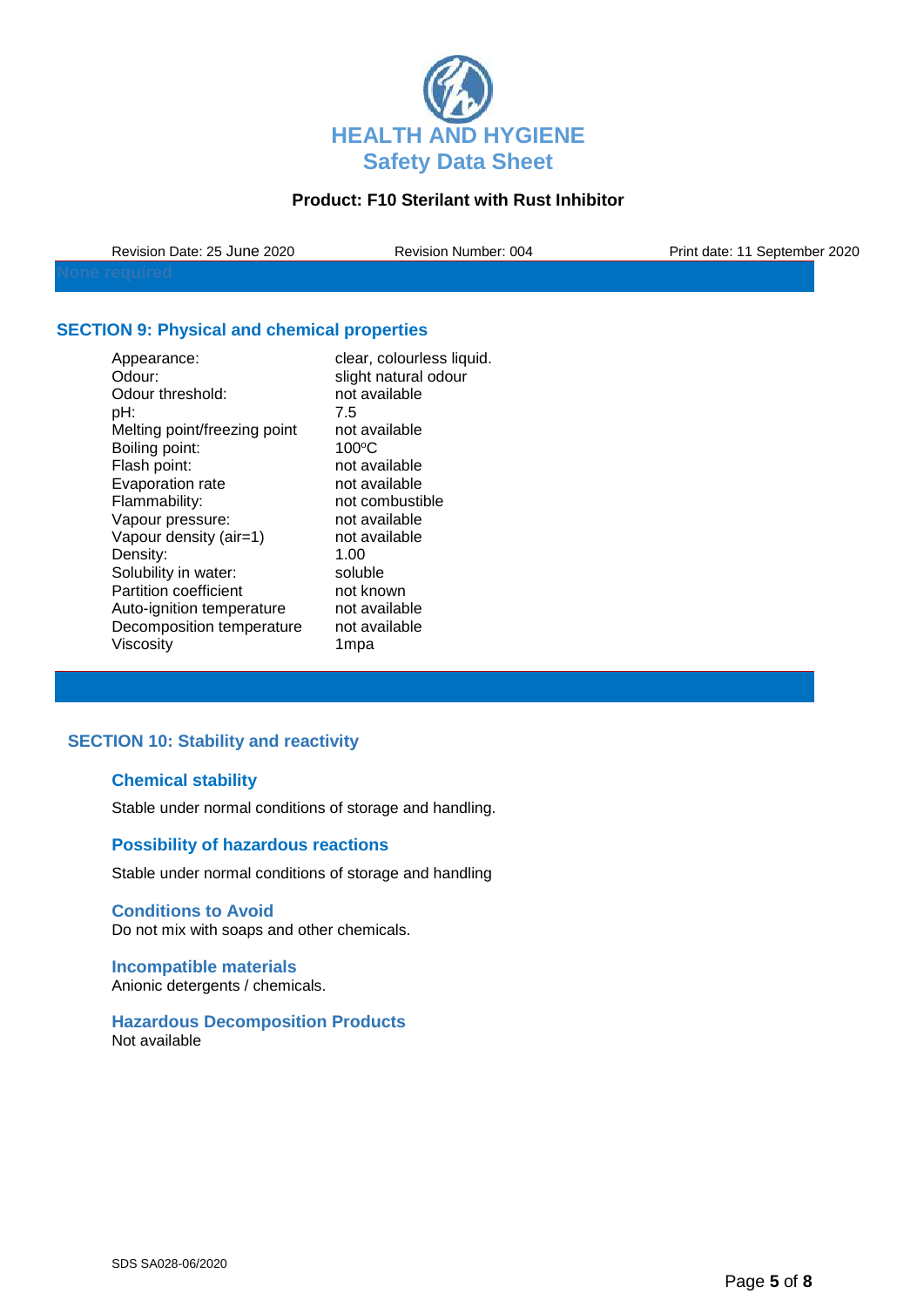

Revision Date: 25 June 2020 Revision Number: 004 Print date: 11 September 2020

# **SECTION 11: Toxicological information**

This product does not contain any ingredients at levels classified as hazardous by GHS.

| <b>Toxicity</b>                                                |                                                                          |
|----------------------------------------------------------------|--------------------------------------------------------------------------|
| Acute Oral Toxicity: (Rat)                                     | Not available                                                            |
| Acute Dermal Toxicity: (Rat)                                   | Not available                                                            |
| <b>Acute Eye Irritation</b>                                    | Not available                                                            |
| <b>Acute Dermal Irritation</b>                                 | Not available                                                            |
| <b>Acute Inhalation Toxicity</b>                               | Not available                                                            |
| <b>Skin Sensitization</b>                                      | Not a skin sensitizer                                                    |
| Carcinogenicity, mutagenicity<br>And toxicity for reproduction | Not considered to be carcinogenic, mutagenic or toxic to<br>reproduction |

### **Ingestion**

Ingestion of this product may irritate the gastric tract causing nausea and vomiting.

**Inhalation**

None

**Skin** None

**Eye**

None

**Respiratory sensitation** Not a respiratory sensitiser.

#### **Skin Sensitisation**

Not a skin sensitiser.

#### **STOT-single exposure**

Not expected to cause toxicity to a specific target organ.

#### **STOT-repeated exposure**

Not expected to cause toxicity to a specific target organ.

#### **Aspiration Hazard**

Not expected to be an aspiration hazard.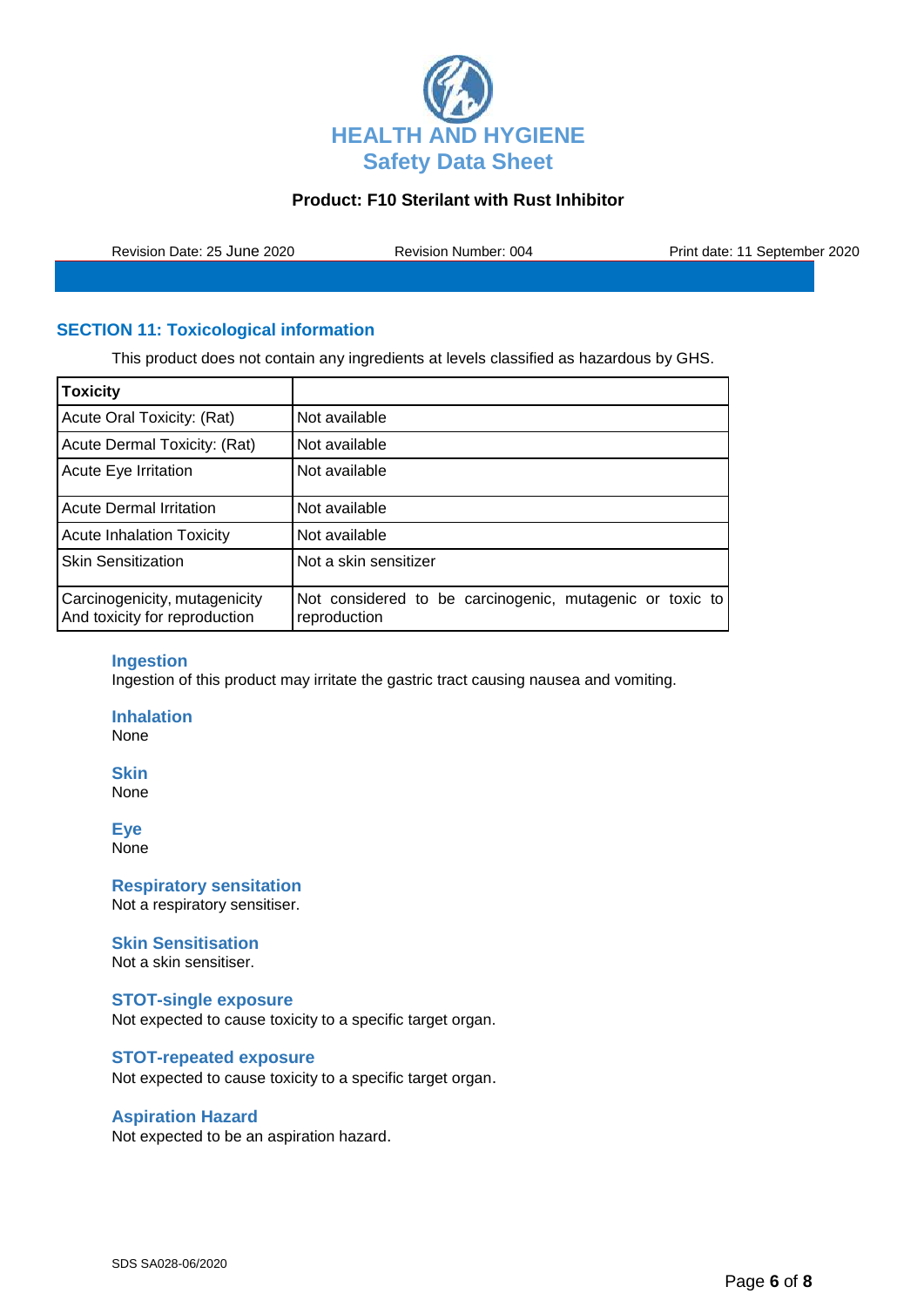

Revision Date: 25 June 2020 Revision Number: 004 Print date: 11 September 2020

## **SECTION 12: Ecological information**

**Eco toxicity** The available ecological data is given below.

**Persistence and degradability** Biodegradable

**Mobility** Not mobile

**Bioaccumulative Potential** Not available

**Other Adverse Effects** Not available

**Environmental Protection** Not available.

**Acute Toxicity – Fish** LC50 (fish): Not available

**Acute Toxicity – Daphnia** LC50 (Daphnia): Not available

### **SECTION 13: Disposal considerations**

The disposal of the spill waste material or empty used container must be done in accordance with applicable local and national regulations.

### **SECTION 14: Transport information (according to SANS 10228 and 10229-1)**

UN Number: None allocated UN Proper Shipping Name: None allocated

**Transport Hazard Classes** None allocated

**IMDG Marine pollutant** No